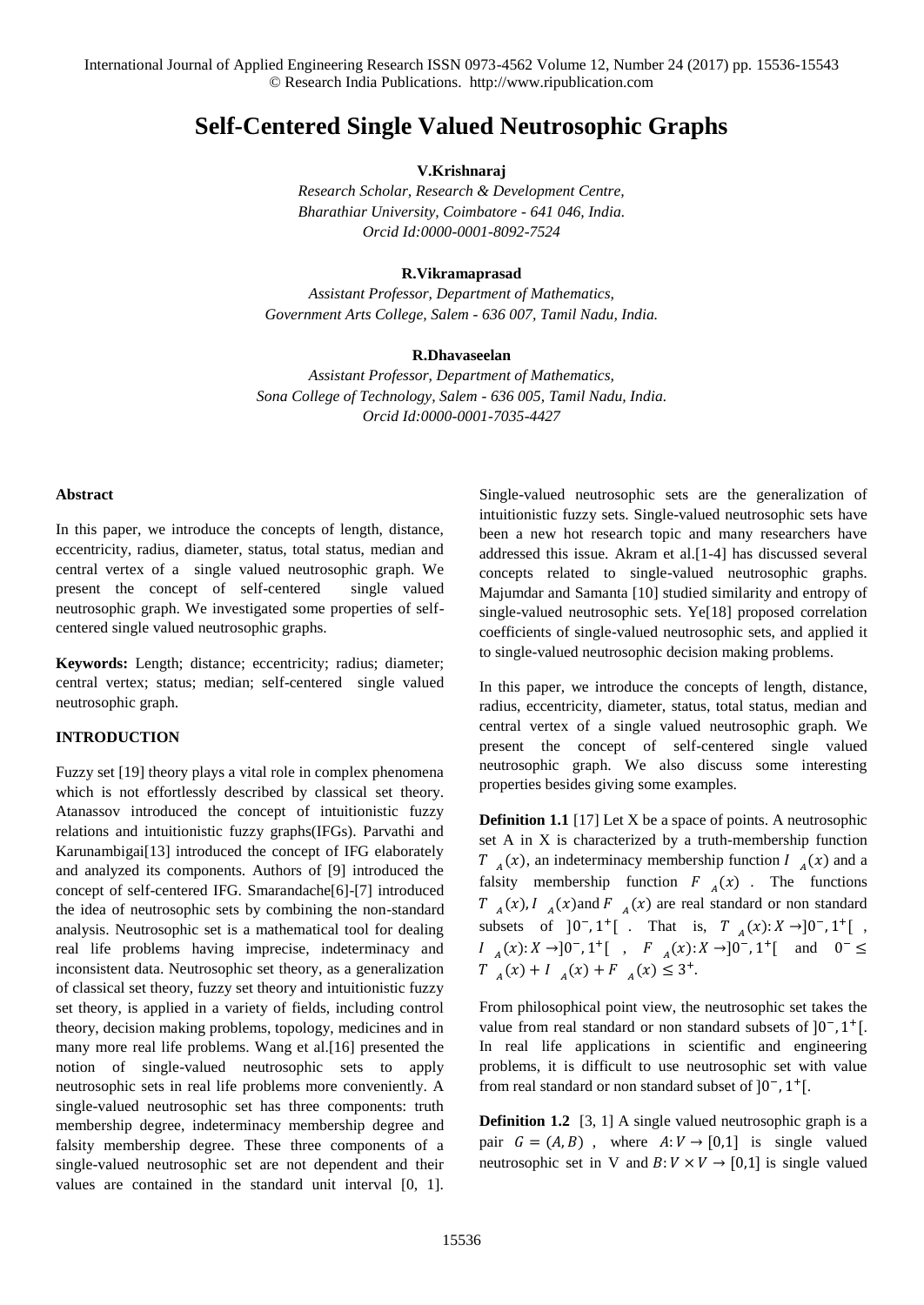neutrosophic relation on V such that  $T_B(xy) \leq$  $\min\{T_{A}(x), T_{A}(y)\}, \quad I_{B}(xy) \leq \min\{I_{A}(x), I_{A}(y)\},$  $F_{B}(xy) \le \max\{F_{A}(x), F_{A}(y)\}\$ for all  $x, y \in V$ . A is called single valued neutrosophic vertex set of G and B is called single valued neutrosophic edge set of G, respectively. We note that B is symmetric single valued neutrosophic relation on A. If B is not symmetric single valued neutrosophic relation on A, then  $G = (A, B)$  is called a single valued neutrosophic directed graph.

**Definition 1.3** A single valued neutrosophic graph  $G = (A, B)$ is said to be complete if  $T_B(v_i, v_j) = \min\left(T_A(v_i), T_A(v_j)\right)$ ,  $I_B(v_i, v_j) = \min\big(I_A(v_i), I_A(v_j)\big)$  and  $F_B(v_i, v_j) = \max$  $(F_A(v_i), F_A(v_j))$ ,  $\forall v_i, v_j \in V$ .

## **SELF-CENTERED SINGLE VALUED NEUTROSOPHIC GRAPHS**

**Definition 2.1** Let  $G = (A, B)$  be a single valued neutrosophic graph. Then the order of G is defined to be  $O(G)$  =  $(O_T(G), O_I(G), O_F(G))$  where  $O_{T}(G) = \sum_{u \in V} T_A(u)$ ,  $0_{I}(G) = \sum_{u \in V} I_A(u), 0_{F}(G) = \sum_{u \in V} F_A(u).$ 

**Definition 2.2** The size of G is defined to be  $S(G)$  =  $(S_T(G), S_I(G), S_F(G))$  where  $S_T(G) = \sum_{u,v \in V} T_B(u,v)$ ,  $S_I(G) = \sum_{u,v \in V} I_B(u,v), S_F(G) = \sum_{u,v \in V} F_B(u,u).$ 

**Definition 2.3** The neighbourhood of any vertex  $v$  is defined as  $N(v) = (N<sub>T</sub>(v), N<sub>I</sub>(v), N<sub>F</sub>(v))$  where  $N_T(v) = \{ u \in V : T_B(u, v) = \min\{T_A(u), T_A(v)\}\},\$  $N_I(v) = {u \in V : I_B(u, v) = min{I_A(u), I_A(v)}},$  $N_F(v) = \{ u \in V : F_B(u, v) = \max\{F_A(u), F_A(v)\} \}$ and  $N[v] = N(v) \cup \{v\}$  is called closed neighbourhood of v.

**Definition 2.4** A path P in a single valued neutrosophic graph  $G = (A, B)$  is a sequence of distinct vertices  $v_1, v_2, \dots, v_n$ such that either one of the following condition is satisfied (i)  $T_B(v_i, v_j) > 0, I_B(v_i, v_j) > 0$  and  $F_B(v_i, v_j) = 0$  for some i and j. (ii)  $T_B(v_i, v_j) = 0, I_B(v_i, v_j) = 0$  and  $F_B(v_i, v_j) > 0$  for some i and j.

**Definition 2.5** Let G be a single valued neutrosophic graph. (i) [13] The length of a path  $P: v_1, v_2, ..., v_{n+1}$  ( $n > 0$ ) in G is n. (ii) [13] The path  $P: v_1, v_2, \ldots, v_{n+1}$  in G is called a cycle if  $v_1 = v_{n+1}$  and  $n \ge 3$ . (iii) An single valued neutrosophic graph G is connected if any two vertices are joined by path.

**Definition 2.6** The strength of a path  $P: v_1, v_2, \ldots, v_n$ , is defined as  $S(P) = (S_T(P), S_I(P), S_F(P))$  where,  $S_T(P) =$ 

 $min(T_B(v_i, v_j)), S_I(P) = min(I_B(v_i))$ and  $S_F(P) =$  $max(F_B(v_i, v_j))$  for all i and j.

**Note 2.1** In other words, the strength of a path is defined to be the weight of the weakest edge of the path. i.e the strength of a path  $S(P)$ .

**Definition 2.7** A single valued neutrosophic graph  $G =$  $(A, B)$  is said to be a single valued neutrosophic bipartite if the vertex set V can be partitioned into two non empty sets  $V_1$ and  $V_2$  such that (i)  $T_B(v_i, v_j) = 0, I_B(v_i, v_j) = 0$  and  $F_B(v_i, v_j) = 0$ , if  $v_i, v_j \in V_1$  or  $v_i, v_j \in V_2$ , (ii)  $T_B(v_i, v_j)$  $0, I_B(v_i, v_j) > 0$  and  $F_B(v_i, v_j) > 0$ , if  $v_i \in V_1$  or  $v_j \in V_2$  for some i and j (or)  $T_B(v_i, v_j) = 0, I_B(v_i, v_j) = 0$  and  $F_B(v_i, v_j) > 0$ , if  $v_i \in V_1$  or  $v_j \in V_2$  for some i and j (or)  $T_B(v_i, v_j) > 0, I_B(v_i, v_j) > 0$  and  $F_B(v_i, v_j) = 0$ , if  $v_i \in V_1$  or  $v_j \in V_2$  for some i and j.

**Definition 2.8** A single valued neutrosophic bipartite graph  $G = (A, B)$  is said to be complete if  $T_B(v_i, v_j) =$  $min(T_A(v_i), T_A(v_j)), I_B(v_i, v_j) = min(I_A(v_i), I_A(v_j))$  and  $F_B(v_i, v_j) = \max(F_A(v_i), F_A(v_j))$  for all  $v_i \in V_1$  and  $v_j \in V_2$ . It is denoted by  $K_{V_{1i},V_{2i}}$ .

**Definition 2.9** Let single valued neutrosophic graph  $H =$  $(A', B')$  is said to be a single valued neutrosophic subgraph of a connected single valued neutrosophic graph  $G = (A, B)$ . If  $T_A'(v_i) = T_A(v_i)$ ,  $I_A'(v_i) = I_A(v_i)$ ,  $F_A'(v_i) = F_A(v_i) \forall v_i \in V'$ and  $T'_{B}(v_{i}, v_{j}) = T_{B}(v_{i}, v_{j})$ ,  $I'_{B}(v_{i}, v_{j}) = I_{B}(v_{i}, v_{j})$ ,  $F'_B(v_i, v_j) = F_B(v_i, v_j) \forall (v_i, v_j) \in E'$ .

**Definition 2.10** Let  $G = (A, B)$  be a connected single valued neutrosophic graph.

(i) The T-length of a path  $P: v_1, v_2, \ldots, v_n$  in G,  $l_T(P)$  is defined as  $l_T(P) = \sum_{i=1}^{n-1} \left( \frac{1}{T_P(p_i)} \right)$  $\frac{1}{T_B(v_i, v_{i+1})}$ 

(ii) The I-length of a path  $P: v_1, v_2, \ldots, v_n$  in G,  $l_I(P)$  is defined as  $l_1(P) = \sum_{i=1}^{n-1} \left( \frac{1}{l_1(P+i_2)} \right)$  $\frac{1}{I_B(v_i, v_{i+1})}$ 

(iii) The F-length of a path  $P: v_1, v_2, \ldots, v_n$  in G,  $l_F(P)$  is defined as  $l_F(P) = \sum_{i=1}^{n-1} \left( \frac{1}{E_P(p_i)} \right)$  $\frac{1}{F_B(v_i,v_{i+1})}$ 

The (T,I,F)-length of a path  $P: v_1, v_2, \ldots, v_n$  in G,  $l_{(T,I,F)}(P)$  is defined as  $l_{(T,I,F)}(P) = (l_T(P), l_I(P), l_F(P)).$ 

**Definition 2.11** Let  $G = (A, B)$  be a connected single valued neutrosophic graph.

(i) The T-distance  $\delta_T(v_i, v_j)$  is the minimum of the T-length of all the paths joining  $v_i$  and  $v_j$  in G, where  $v_i$ ,  $v_j \in V$ . i.e  $\delta_T(v_i, v_j) = \min\{l_T(P): \text{P is a path between } v_i \text{ and } v_j\},\$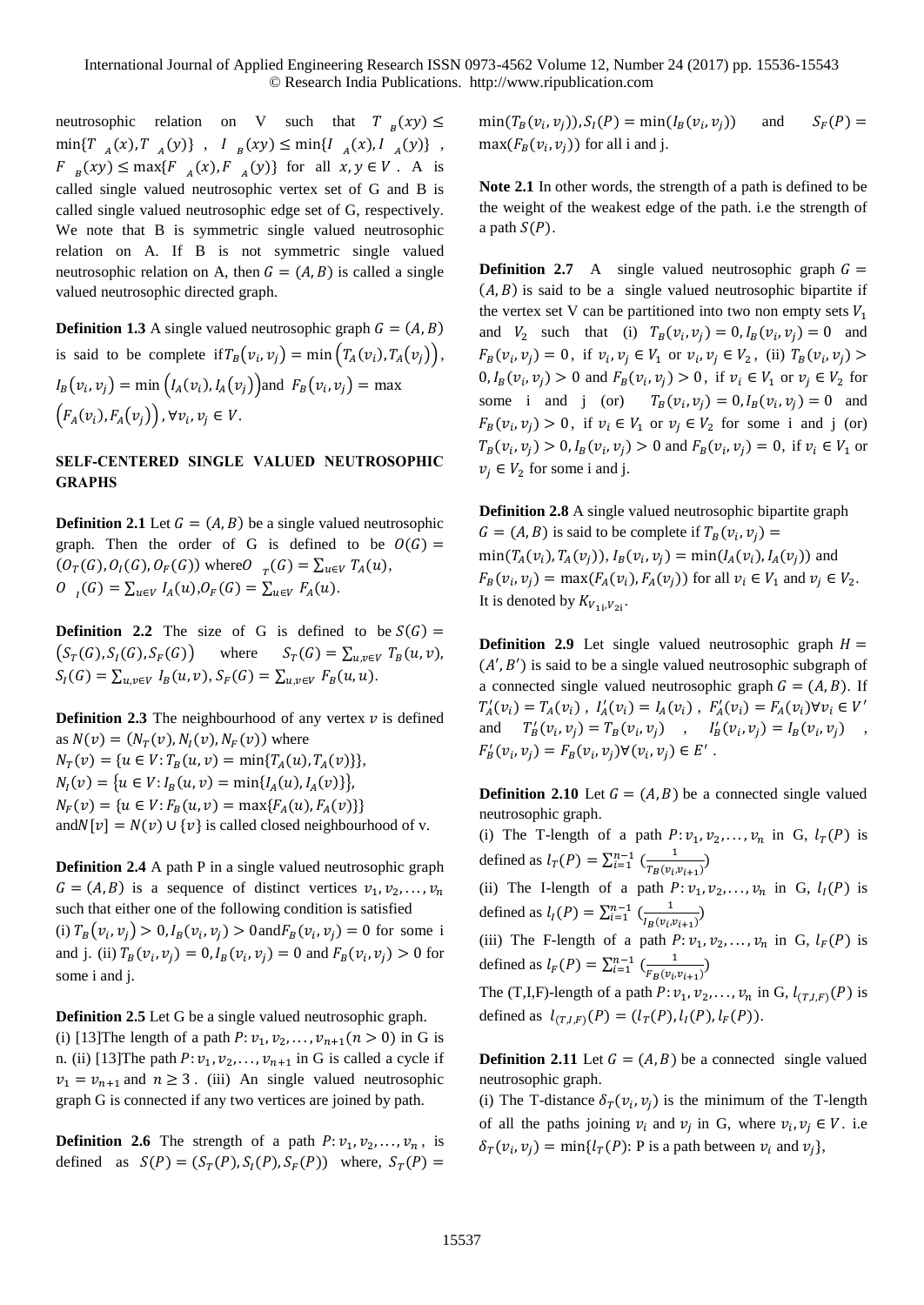(ii) The I-distance  $\delta_l(v_i, v_j)$  is the minimum of the I-length of all the paths joining  $v_i$  and  $v_j$  in G, where  $v_i, v_j \in V$ . i.e $\delta_l(v_i, v_j) = \min\{l_l(P) : P \text{ is a path between } v_i \text{ and } v_j\},\$ 

(iii) The F-distance  $\delta_F(v_i, v_j)$  is the minimum of the F-length of all the paths joining  $v_i$  and  $v_j$  in G, where  $v_i, v_j \in V$ . i.e $\delta_F(v_i, v_j) = \min\{l_F(P) : P \text{ is a path between } v_i \text{ and } v_j\},\$ 

The distance  $\delta_{(T,I,F)}(v_i, v_j)$  is defined as  $\delta_{(T,I,F)}(v_i, v_j) =$  $(\delta_T, \delta_I, \delta_F)$ .

**Definition 2.12** Let  $G = (A, B)$  be a connected single valued neutrosophic graph.

(i) For each  $v_i \in V$ , the T-eccentricity of  $v_i$ , denoted by  $e_T(v_i)$  and is defined as  $e_T(v_i) = \max{\delta_T(v_i, v_j)}$ :  $v_i \in$  $V, v_i \neq v_j$ .

(ii) For each  $v_i \in V$ , the I-eccentricity of  $v_i$ , denoted by  $e_i(v_i)$ and is defined as  $e_i(v_i) = \max{\{\delta_i(v_i, v_j): v_i \in V, v_i \neq v_j\}}$ .

(iii) For each  $v_i \in V$ , the F-eccentricity of  $v_i$ , denoted by  $e_F(v_i)$  and is defined as  $e_F(v_i) = \min{\delta_F(v_i, v_j)}$ :  $v_i \in$  $V, v_i \neq v_j$ .

For each  $v_i \in V$ , the eccentricity of  $v_i$  denoted by  $e(v_i)$  and is defined as  $e(v_i) = (e_T(v_i), e_I(v_i), e_F(v_i)).$ 

**Definition 2.13** Let  $G = (A, B)$  be a connected single valued neutrosophic graph.

(i) The T-radius of G is denoted by  $r_T(G)$  and is defined as  $r_T(G) = \min\{e_T(v_i): v_i \in V\}.$ 

(ii) The I-radius of G is denoted by  $r_I(G)$  and is defined as  $r_I(G) = \min\{e_I(v_i): v_i \in V\}.$ 

(iii) The F-radius of G is denoted by  $r_F(G)$  and is defined as  $r_F(G) = \min\{e_F(v_i): v_i \in V\}.$ 

The radius of G is denoted by  $r(G)$  and is defined as  $r(G)$  =  $(r_T(G), r_I(G), r_F(G)).$ 

**Definition 2.14** Let  $G = (A, B)$  be a connected single valued neutrosophic graph.

(i) The T-diameter of G is denoted by  $dia_{T}(G)$  and is defined as *dia*  $_{T}(G) = \max\{e \mid_{T}(v_{i}) : v_{i} \in V\}.$ 

(ii) The I-diameter of G is denoted by  $dia_{I}(G)$  and is defined as  $dia_{I}(G) = max\{e_{I}(v_{i}): v_{i} \in V\}.$ 

(iii) The F-diameter of G is denoted by  $dia_{F}(G)$  and is defined as  $dia_{F}(G) = max\{e_{F}(v_{i}): v_{i} \in V\}.$ 

The diameter of G is denoted by  $dia(G)$  and is defined as  $dia(G) = (dia_{T}(G), dia_{I}(G), dia_{F}(G)).$ 

**Example 2.1** Consider a single valued neutrosophic graph,  $G = (A, B)$  such that  $V = \{v_1, v_2, v_3, v_4, v_5\}, E = \{(v_1, v_2),$  $(v_2, v_3), (v_3, v_1), (v_3, v_4), (v_4, v_5), (v_5, v_2)\}.$ 



|   | Path                                               |                                                 | $v_1 - v_2$ $ v_1 - v_3 $ $v_1 - v_4$ $ v_1 - v_5 $                                                                           |  |
|---|----------------------------------------------------|-------------------------------------------------|-------------------------------------------------------------------------------------------------------------------------------|--|
| δ | Distance<br>$_{\left( T,I,F\right) }(v_{i},v_{j})$ |                                                 | $(6,9,4)$ $(6,7,5)$ $(11,12,10)$ $(13,18,9)$ $(8,8,8)$                                                                        |  |
|   | Path                                               |                                                 | $\overline{v_2 - v_4}$ $\overline{v_2 - v_5}$ $\overline{v_3 - v_4}$ $\overline{v_3 - v_5}$ $\overline{v_4}$ $\overline{v_5}$ |  |
|   | Distance<br>$_{(T,I,F)}(v_i,v_j)$                  | $(13,13,10)$ (7,9,5) (5,5,5) (13,14,10) (8,9,5) |                                                                                                                               |  |

Then the eccentricity of  $v_i$  are  $e(v_1) = (13,18,4)$ ,  $e(v_2) =$  $(13,13,4)$ ,  $e(v_3) = (13,14,5)$ ,  $e(v_4) = (13,13,5)$ ,  $e(v_5) =$ (13,18,5). Radius of G is  $r(G) = (13,13,4)$  and Diameter of G is  $d(G) = (13, 18, 5)$ .

#### **Definition 2.15** A vertex  $v_i \in V$  is called a

(i) T-central vertex of a connected single valued neutrosophic graph G, if  $r_{T}(G) = e_{T}(v_i)$ .

(ii) I-central vertex of a connected single valued neutrosophic graph G, if  $r_i(G) = e_i(v_i)$ .

(iii) F-central vertex of a connected single valued neutrosophic graph G, if  $r_{F}(G) = e_{F}(v_{i}).$ 

(iv) Central vertex of a connected single valued neutrosophic graph G, if  $r_{T}(G) = e_{T}(v_i)$ ,  $r_{I}(G) = e_{I}(v_i)$  and  $r_{F}(G) = e_{F}(v_{i})$  and the set of all central vertices of a single valued neutrosophic graph is denoted by  $C(G)$ .

**Definition 2.16**  $\langle C(G) \rangle = H: (A', B')$  is a single valued neutrosophic subgraph of  $G = (A, B)$  induced by the central vertices of G is called the center of G.

**Definition 2.17** Aconnected single valued neutrosophic graph G is a

(i) T- self-centered single valued neutrosophic graph, if every vertex of G is a T- central vertex. (i.e)  $r_{T}(G) =$  $e_{T}(v_i), \forall v_i \in V.$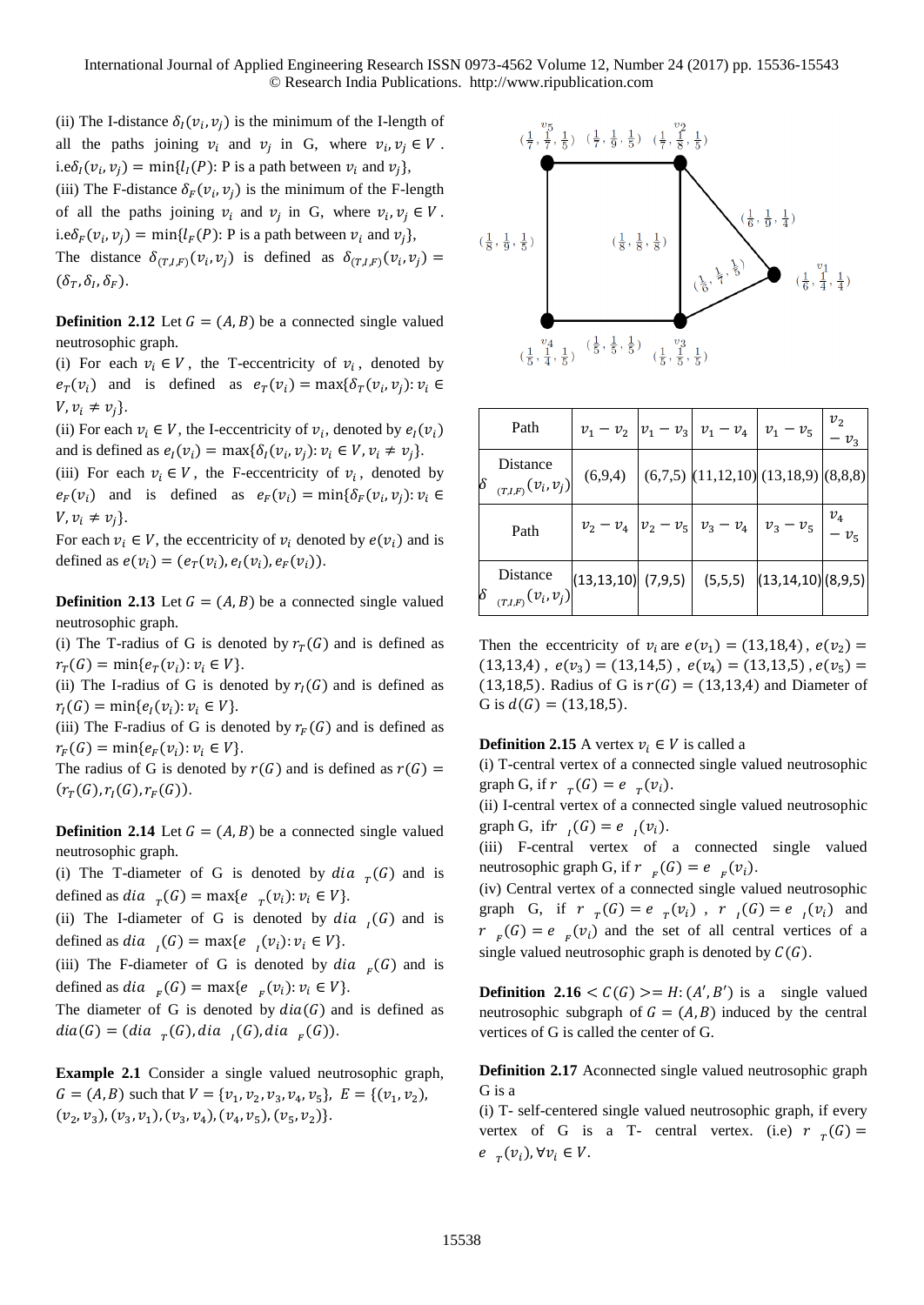(ii) I- self-centered single valued neutrosophic graph, if every vertex of G is a I- central vertex. (i.e)  $r_i(G) =$  $e_{i}(v_{i}), \forall v_{i} \in V.$ 

(iii) F- self-centered single valued neutrosophic graph, if every vertex of G is a F- central vertex. (i.e)  $r_{F}(G) =$  $e_{F}(v_{i}), \forall v_{i} \in V.$ 

(iv) Single valued neutrosophic self-centered graph, if every vertex of G is a central vertex. (i.e)  $r_{T}(G) = e_{T}(v_{i}),$  $r_{i}(G) = e_{i}(v_{i})$  and  $r_{i}(G) = e_{i}(v_{i}), \forall v_{i} \in V$ .

**Example 2.2** Consider a single valued neutrosophic graph,  $G = (A, B)$  such that  $V = \{v_1, v_2, v_3, v_4\},\$  $E = \{ (v_1, v_2), (v_2, v_3), (v_3, v_4), (v_4, v_1), (v_1, v_3) \}.$ 



| Path                                                             | $v_1 - v_2$ $v_1 - v_3$ $v_1 - v_4$ |  |
|------------------------------------------------------------------|-------------------------------------|--|
| Distance $\delta_{(T,I,F)}(v_i, v_j)$ (5,5,8) (11,11,12) (6,6,4) |                                     |  |
| Path                                                             | $ v_2 - v_3  v_2 - v_4   v_3 - v_4$ |  |
| Distance $\delta_{(T,I,F)}(v_i, v_j)$ (6,6,4) (11,11,12) (5,5,8) |                                     |  |

Then the eccentricity of  $v_i$  are  $e(v_1) = (11,11,4)$ ,  $e(v_2) =$  $(11,11,4), e(v_3) = (11,11,4), e(v_4) = (11,11,4).$  Radius of G is  $r(G) = (11,11,4)$  and Diameter of G is  $d(G) =$ (11,11,4). Here  $r(G) = e(v_i)$ ,  $\forall v_i \in V$ . Hence G is a selfcentered single valued neutrosophic graph.

**Definition 2.18** Let  $G = (A, B)$  be a connected single valued neutrosophic graph.

(i) The T-status of a node u of G is denoted by  $s_{T}(u)$  and is defined as  $s_{T}(u) = \sum_{v \in V} \delta_{T}(u, v),$ 

(ii) The I-status of a node u of G is denoted by  $s_{l}(u)$  and is defined as  $s_{l}(u) = \sum_{v \in V} \delta_{l}(u, v)$ ,

(iii) The F-status of a node u of G is denoted by  $s_{F}(u)$  and is defined as  $s_{F}(u) = \sum_{v \in V} \delta_{F}(u, v),$ 

(iv) The status of a node u of G is defined as  $s(u)$  =  $(s_{r}(u), s_{l}(u), s_{r}(u))$ .

**Definition 2.19** Let  $G = (A, B)$  be a connected single valued neutrosophic graph.

(i) The minimum T-status of G is defined as  $m[s_T(G)] =$  $min\{s_T(u): u \in V\},\$ 

(ii) The minimum I-status of G is defined as  $m[s_i(G)] =$  $min\{s_i(u): u \in V\},\$ 

(iii) The minimum F-status of G is defined as  $m[s_F(G)] =$  $min{S_F(u): u \in V}$ .

(iv) The minimum status of G is denoted by  $m[s(G)]$  and is defined as  $m[s(G)] = (m[s_T(G)], m[s_I(G)], m[s_F(G)]).$ 

**Definition 2.20** Let  $G = (A, B)$  be a connected single valued neutrosophic graph.

(i) The maximum T-status of G is defined as  $M[s_T(G)] =$  $max{s_T(u): u \in V},$ 

(ii) The maximum I-status of G is defined as  $M[s_i(G)] =$  $max{s_{I}(u): u \in V},$ 

(iii) The maximum F-status of G is defined as  $M[s_F(G)] =$  $max{s_F(u): u \in V}.$ 

(iv) The maximum status of G is denoted by  $M[s(G)]$  and is defined as  $M[s(G)] = (M[s_T(G)], M[s_T(G)], M[s_F(G)]).$ 

**Definition 2.21** Let  $G = (A, B)$  be a connected single valued neutrosophic graph.

The total T-status of a node u of G is denoted by ts  $_{T}(u)$  and is defined as ts  $_T(u) = \sum_{u \in V} s_{T}(u)$ ,

The total I-status of a node u of G is denoted by ts  $\iota_i(u)$  and is defined as ts  $\iota_l(u) = \sum_{v \in V} s \iota_l(u)$ ,

The total F-status of a node u of G is denoted by ts  $_{F}(u)$  and is defined as ts  $_{F}(u) = \sum_{v \in V} s_{F}(u)$ .

The total status of G is denoted by  $t[s(G)]$  and is defined as  $t[s(G)] = (ts_{T}(u), ts_{I}(u), ts_{F}(u)).$ 

**Definition 2.22** Let  $G = (A, B)$  be a connected single valued neutrosophic graph. The median is defined as

 $M(G) = (M_T(G), M_I(G), M_F(G))$ , where  $M_T(G) = \{v_i \in$  $V: min\{s_T(v_i)\}\}\,$ ,  $M_I(G) = \{v_i \in V: min\{s_I(v_i)\}\}\,$ ,  $M_F(G) =$  $\{v_i \in V : min\{s_F(v_i)\}\}.$ 

**Example 2.3** Consider a single valued neutrosophic -graph,  $G = (A, B)$  such ,  $v_2$ ,  $v_3$ ,  $v_4$  $E =$  $\{(v_1, v_2), (v_2, v_3), (v_3, v_1), (v_3, v_4), (v_1, v_4)\}.$ 

Here, status of the nodes are  $s(v_1) = (22, 19, 17), s(v_2) =$  $(27,28,23), s(v_3) = (26,16,14), s(v_4) = (29,27,20).$  The minimum status of G is  $m[s(G)] = (22,16,14)$ . The maximum status of G is  $M[s(G)] = (29,28,23)$ . The total status of G is  $t[s(G)] = (104,90,74)$ . The median is  $M(G) = (\{v_1\}, \{v_3\}, \{v_3\}).$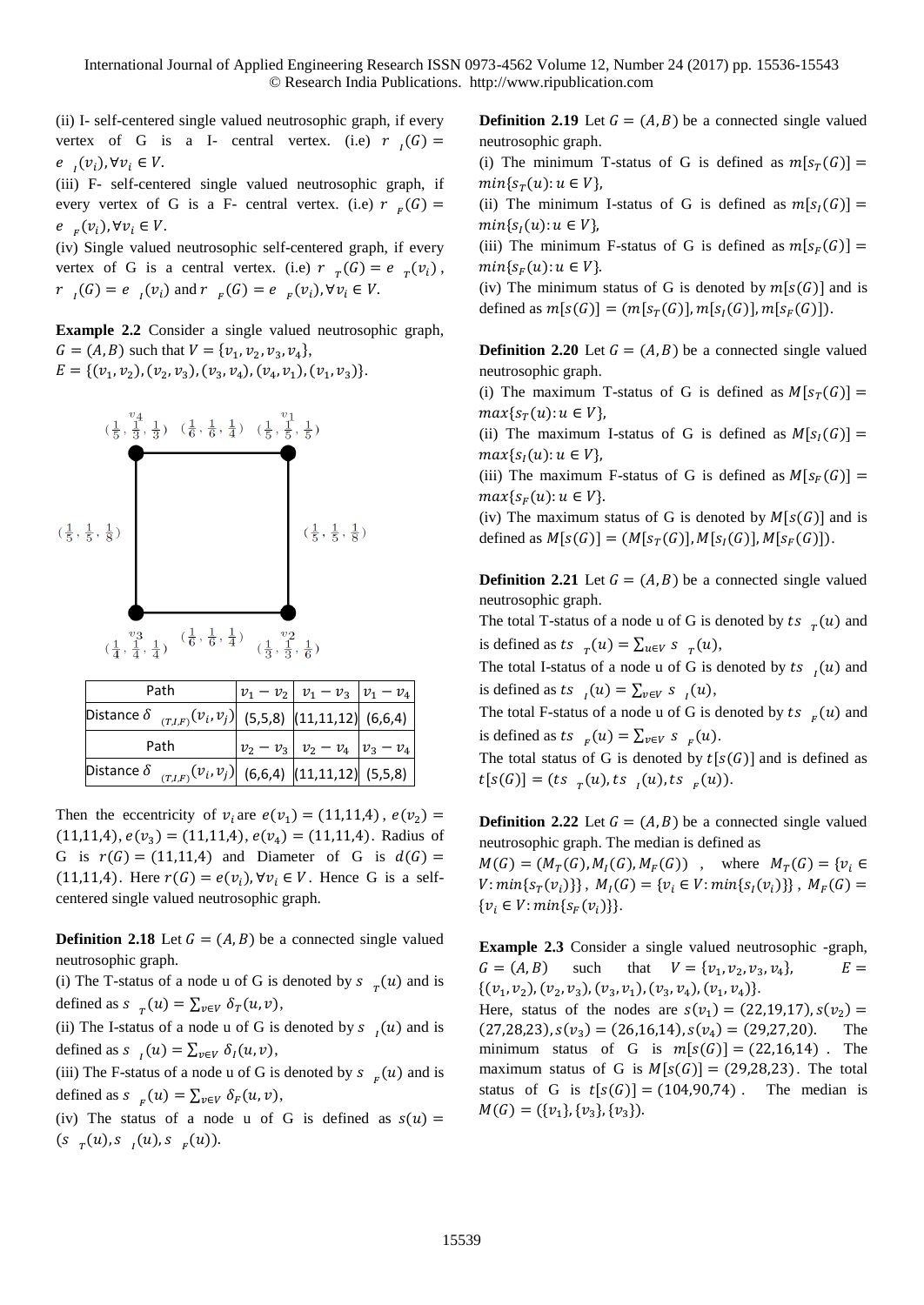

**Definition 2.23** A connected single valued neutrosophic graph  $G = (A, B)$  is a self-median if all the nodes have the same status. In other words, a connected single valued neutrosophic graph  $G = (A, B)$  is self-median if and only if  $m[s(G)] = M[s(G)].$ 

**Example 2.4** Consider a single valued neutrosophic graph,  $G = (A, B)$  such that ,  $v_2$ ,  $v_3$ ,  $v_4$  $E =$  $\{(v_1, v_2), (v_2, v_3), (v_3, v_4), (v_4, v_1), (v_1, v_3), (v_2, v_4)\}.$ Here, status of the nodes are  $(v_1) = (20,23,15)$ ,  $s(v_2) =$  $(20,23,15)$ ,  $s(v_3) = (20,23,15)$ ,  $s(v_4) = (20,23,15)$ . The minimum status of G is  $m[s(G)] = (20,23,15)$ . The maximum status of G is  $M[s(G)] = (20,23,15)$ . The total status of G is  $t[s(G)] = (80, 92, 60)$ .



The median is  $M(G) = \{\{v_1, v_2, v_3, v_4\}, \{v_1, v_2, v_3, v_4\},\}$  $\{v_1, v_2, v_3, v_4\}$ . Hence  $G = (A, B)$  is called the self-median graph.

**Theorem 2.1** If  $G = (A, B)$  is a bipartite single valued neutrosophic graph then it has no strong single valued neutrosophic cycle of odd length.

*Proof.* Let G be a bipartite single valued neutrosophic graph with bipartition  $V_1$  and  $V_2$ . Suppose that it contains a strong cycle of odd length, say  $v_1, v_2, \ldots, v_n, v_1$  for some odd n(vertices). Without loss of generality, let  $v_1 \in V_1$ . Since

 $(v_i, v_{i+1})$  is strong single valued neutrosophic for  $i =$ 1,2, ...,  $n-1$  and the nodes are alternatively in  $V_1$  and  $V_2$ , we have  $v_n$  and  $v_1 \in V_1$ . But this implies that  $(v_n, v_1)$  is an edge in  $V_1$  which contradicts the assumption that G is a bipartite single valued neutrosophic graph. Hence bipartite single valued neutrosophic graph has no single valued neutrosophic strong cycle of odd length.

**Theorem 2.2** Every complete single valued neutrosophic graph G is a self-centered single valued neutrosophic graph and  $r(G) = \left(\frac{1}{T}\right)$  $\frac{1}{T_A(x)}$ ,  $\frac{1}{I_A(x)}$  $\frac{1}{I \left(A\right)^{I}}$ ,  $\frac{1}{F \left(A\right)^{I}}$  $\frac{1}{F_{A}(x)}$  where  $T_{A}(x)$  and  $I_{A}(x)$  are the least value and  $F_{A}(x)$  is greatest value.

*Proof.* Let G be a complete single valued neutrosophic graph G. To prove that G is a self-centered single valued neutrosophic graph. That is we have to show that every vertex is a central vertex. First we claim that G is a T- self-centered single valued neutrosophic graph and  $r_{T}(G) = \frac{1}{T}$  $\frac{1}{T}$   $\frac{1}{A}(v_i)$ , where  $T_{A}(v_i)$  is the least. Now fix a vertex  $v_i \in V$  such that  $T_{A}(v_i)$  is least vertex membership value of G.

(1) Consider all the  $v_i - v_j$  paths P of length n in G,  $\forall v_i \in V$ . Case (i) : If  $n = 1$ , then  $T_{B}(v_i, v_j) = \min(T_{A}(v_i, v_j)) =$  $T_{A}(v_{i})$ . Therefore, the T-length of  $P = l_{T}(P) = \frac{1}{T}$  $\frac{1}{T_A(v_i)}$ .

Case (ii) : If  $n > 1$ , then one of the edges of P possesses the T-strength  $T_{A}(v_i)$  and hence, T-length of a  $v_i - v_j$  path will exceed  $\frac{1}{T_{A}(v_i)}$ . That is T-length of P =  $l_{T}(P) > \frac{1}{T_{A}}$  $\frac{1}{T_A(v_i)}$ . Hence

$$
\delta_{T}(v_i, v_j) = \min(l_{T}(P)) = \frac{1}{T_{A}(v_i)}, \forall v_j \in V.
$$
 (1)

(2) Let  $v_k \neq v_i$  *inV*. Consider all  $v_k - v_j$  paths Q of length n in G,  $\forall v_j \in V$ .

Case (i) : If  $n = 1$ , then  $T_{B}(v_k, v_j) = \min(T_{A}(v_k, v_j)) \ge$  $T_{A}(v_i)$ , since  $T_{A}(v_i)$  is the least. Hence T-length of  $Q =$  $l_{T}(Q) = \frac{1}{T_{(1)}}$  $\frac{1}{T_{B}(v_k, v_j)} \leq \frac{1}{T_{A}}$  $\frac{1}{T_A(v_i)}$ Case (ii) : If  $n=2$ , then  $l_T(Q) = \frac{1}{T-(p_L)}$  $\frac{1}{T_{B}(v_k,v_{k+1})} +$ 1  $\frac{1}{T_{B}(v_{k+1}, v_j)} \leq \frac{2}{T_{A}}$  $\frac{2}{T_{A}(v_i)}$ , since  $T_{A}(v_i)$  is the least.

Case (iii) : If  $n > 2$ , then  $l_{T}(Q) \leq \frac{n}{T}$  $\frac{n}{T_{A}(v_i)},$  since  $T_{A}(v_i)$  is the least. Hence

$$
\delta_{\tau}(v_k,v_j)=\min(l_{\tau}(Q))\leq \tfrac{1}{T_{A}(v_i)}, \forall v_k,v_j\in V. \hspace{1cm} (2)
$$

From Equations (1) and (2), we have

$$
e_{T}(v_i) = \max(\delta_{T}(v_i, v_j)) = \frac{1}{T_{A}(v_i)}, \forall v_i \in V.
$$
 (3)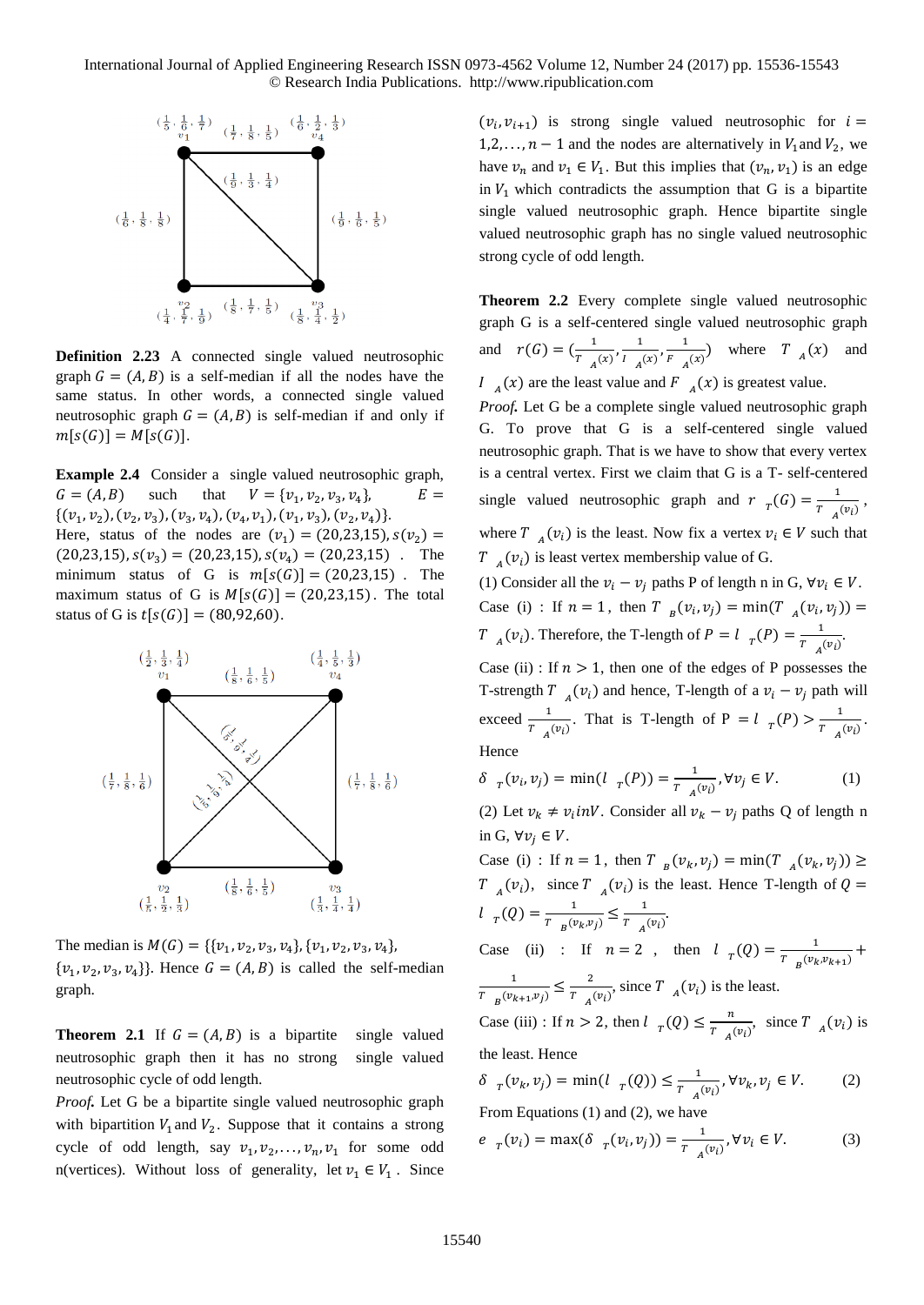Hence G is a T-self-centered single valued neutrosophic graph.

Now, 
$$
r_T(G) = \min(e_T(v_i))
$$
  
\n $= \frac{1}{T_A(v_i)},$  since by equation (3)  
\n $r_T(G) = \frac{1}{T_A(v_i)},$  where  $T_A(v_i)$  is least.

Next, we claim that G is a I- self-centered single valued neutrosophic graph and  $r_{l}(G) = \frac{1}{l_{l-1}}$  $\frac{1}{I_{A}(v_i)}$ , where  $I_{A}(v_i)$  is the least. Now fix a vertex  $v_i \in V$  such that  $I_{A}(v_i)$  is least vertex membership value of G.

(1) Consider all the  $v_i - v_i$  paths P of length n in G,  $\forall v_i \in V$ . Case (i) : If  $n = 1$ , then  $I_{B}(v_i, v_j) = \min(I_{A}(v_i, v_j)) =$  $I_{A}(v_{i})$ . Therefore, the I-length of  $P = I_{I}(P) = \frac{1}{I_{I}}$  $\frac{1}{I_A(v_i)}$ .

Case (ii) : If  $n > 1$ , then one of the edges of P possesses the Istrength  $I_{A}(v_i)$  and hence, I-length of a  $v_i - v_j$  path will exceed  $\frac{1}{I_A(v_i)}$ . That is I-length of P =  $\frac{1}{I_A(P)} > \frac{1}{I_A(P)}$  $\frac{1}{I_A(v_i)}$ . Hence

$$
\delta_{I}(v_{i}, v_{j}) = \min(l_{I}(P)) = \frac{1}{l_{A}(v_{i})}, \forall v_{j} \in V.
$$
 (4)

(2) Let  $v_k \neq v_i$  *inV*. Consider all  $v_k - v_j$  paths Q of length n in G,  $\forall v_i \in V$ .

Case (i) : If  $n = 1$ , then  $I_{B}(v_k, v_j) = \min(I_{A}(v_k, v_j)) \ge$  $I_{A}(v_i)$ , since  $I_{A}(v_i)$  is the least. Hence I-length of  $Q =$  $l_{I}(Q) = \frac{1}{1 - (v_{I})}$  $\frac{1}{I_{B}(v_{k}, v_{j})} \leq \frac{1}{I_{A}(v_{k}, v_{j})}$  $\frac{1}{I_A(v_i)}$ .

Case (ii): If  $n = 2$ , then  $l_{l} (Q) = \frac{1}{l_{l} (Q_{l})}$  $\frac{1}{I_{B}(v_{k},v_{k+1})} + \frac{1}{I_{B}(v_{k})}$  $\frac{1}{I_{B}(v_{k+1},v_j)} \leq$ 2  $\frac{2}{I_{A}(v_i)}$ , since  $I_{A}(v_i)$  is the least.

Case (iii): If  $n > 2$ , then  $l_1(Q) \leq \frac{n}{l_1(Q)}$  $\frac{n}{I_{A}(v_i)},$  since  $I_{A}(v_i)$  is

the least. Hence

$$
\delta_{I}(v_{k}, v_{j}) = \min(l_{I}(Q)) \le \frac{1}{l_{A}(v_{i})}, \forall v_{k}, v_{j} \in V.
$$
 (5)

From Equations (4) and (5), we have

$$
e_{l}(v_{i}) = \max(\delta_{l}(v_{i}, v_{j})) = \frac{1}{l_{A}(v_{i})}, \forall v_{i} \in V.
$$
 (6)

Hence G is a I-self-centered single valued neutrosophic graph.

Now, 
$$
r_{I}(G) = \min(e_{I}(v_{i}))
$$
  
\n
$$
= \frac{1}{I_{A}(v_{i})}, \text{ since by equation (6)}
$$
\n
$$
r_{I}(G) = \frac{1}{I_{A}(v_{i})}, \text{ where } I_{A}(v_{i}) \text{ is least.}
$$

Next, we claim that G is a F - self-centered single valued neutrosophic graph and  $r_{F}(G) = \frac{1}{F}$  $\frac{1}{F_{A}(v_i)}$ , where  $F_{A}(v_i)$  is

the greatest. Now fix a vertex  $v_i \in V$  such that  $F_{A}(v_i)$  is greatest vertex membership value of G.

(1) Consider all the  $v_i - v_i$  paths P of length n in G,  $\forall v_i \in V$ . Case (i): If  $n = 1$ , then  $F_{B}(v_{i}, v_{j}) = \max(F_{A}(v_{i}, v_{j})) =$  $F_{A}(v_{i})$ . Therefore, the F - length of  $P = l_{F}(P) = \frac{1}{F_{i}}$  $\frac{1}{F_A(v_i)}$ .

Case (ii): If  $n > 1$ , then one of the edges of P possesses the Fstrength  $I_{A}(v_i)$  and hence, F-length of a  $v_i - v_j$  path will exceed  $\frac{1}{I_A(v_i)}$ . That is F-length of P=  $\frac{1}{I_A(P)} > \frac{1}{I_A(P)}$  $\frac{1}{F_A(v_i)}$ . Hence

$$
\delta_{F}(v_{i}, v_{j}) = \min(l_{F}(P)) = \frac{1}{F_{A}(v_{i})}, \forall v_{j} \in V.
$$
 (7)

(2) Let  $v_k \neq v_i$  *inV*. Consider all  $v_k - v_j$  paths Q of length n in G,  $\forall v_i \in V$ .

Case (i): If  $n = 1$ , then  $F_{B}(v_k, v_j) = \max(F_{A}(v_k, v_j)) \le$  $F_{A}(v_i)$ , since  $F_{A}(v_i)$  is the greatest. Hence F-length of  $Q = l_{F}(Q) = \frac{1}{F_{f}(Q)}$  $\frac{1}{F_{B}(v_k,v_j)} \geq \frac{1}{F_{A}}$  $\frac{1}{F_A(v_i)}$ Case (ii): If  $n = 2$ , then  $l_F(Q) = \frac{1}{F_{(p)}}$  $\frac{1}{F_{B}(v_{k},v_{k+1})} +$ 1  $\frac{1}{F_{B}(v_{k+1}, v_j)} \geq \frac{2}{F_{A}}$  $\frac{2}{F_{A}(v_i)}$ , since  $F_{A}(v_i)$  is the greatest. Case (iii): If  $n > 2$ , then  $l_{F}(Q) \geq \frac{n}{F}$  $\frac{n}{F_A(v_i)},$  since  $F_A(v_i)$  is

the greatest. Hence

$$
\delta_{F}(v_{k}, v_{j}) = \min(l_{F}(Q)) \ge \frac{1}{F_{A}(v_{i})}, \forall v_{k}, v_{j} \in V.
$$
 (8)

From Equations (7) and (8), we have

$$
e_{F}(v_{i}) = \min(\delta_{F}(v_{i}, v_{j})) = \frac{1}{F_{A}(v_{i})}, \forall v_{i} \in V.
$$
 (9)

Hence G is a F-self-centered single valued neutrosophic graph.

Now, 
$$
r_{F}(G) = \min(e_{F}(v_{i}))
$$
  
\n
$$
= \frac{1}{F_{A}(v_{i})}, \text{ since by equation (9)}
$$
\n
$$
r_{F}(G) = \frac{1}{F_{A}(v_{i})}, \text{ where } F_{A}(v_{i}) \text{ is greatest.}
$$

From equations (3),(6), and (9), every vertex of G is a central vertex. Hence G is a self-centered single valued neutrosophic graph.

**Theorem 2.3** A single valued neutrosophic graph  $G =$  $(A, B)$  is a self-centered single valued neutrosophic graph iff  $\delta_{T}(v_i, v_j) \leq r_{T}(G)$ ,  $\delta_{T}$  $(v_i, v_j) \le r$ <sub>I</sub>(G) and  $\delta_{F}(v_i, v_j) \geq r_{F}(G) \forall v_i, v_j \in V.$ 

*Proof.*⇒ We assume that G is self-centered single valued neutrosophic graph G. That is  $e_{T}(v_i) = e_{T}(v_j)$ ,  $e_{I}(v_i) =$  $e_{i}(v_{j}), e_{j}(v_{i}) = e_{j}(v_{j}), \forall v_{i}, v_{j} \in V, r_{j}(G) =$ 

 $e_{r} (v_i), r_{l} (G) = e_{l} (v_i)$  and  $r_{r} (G) = e_{r} (v_i), \forall v_i \in V$ . Now we wish to show that  $\delta_T(v_i, v_j) \leq$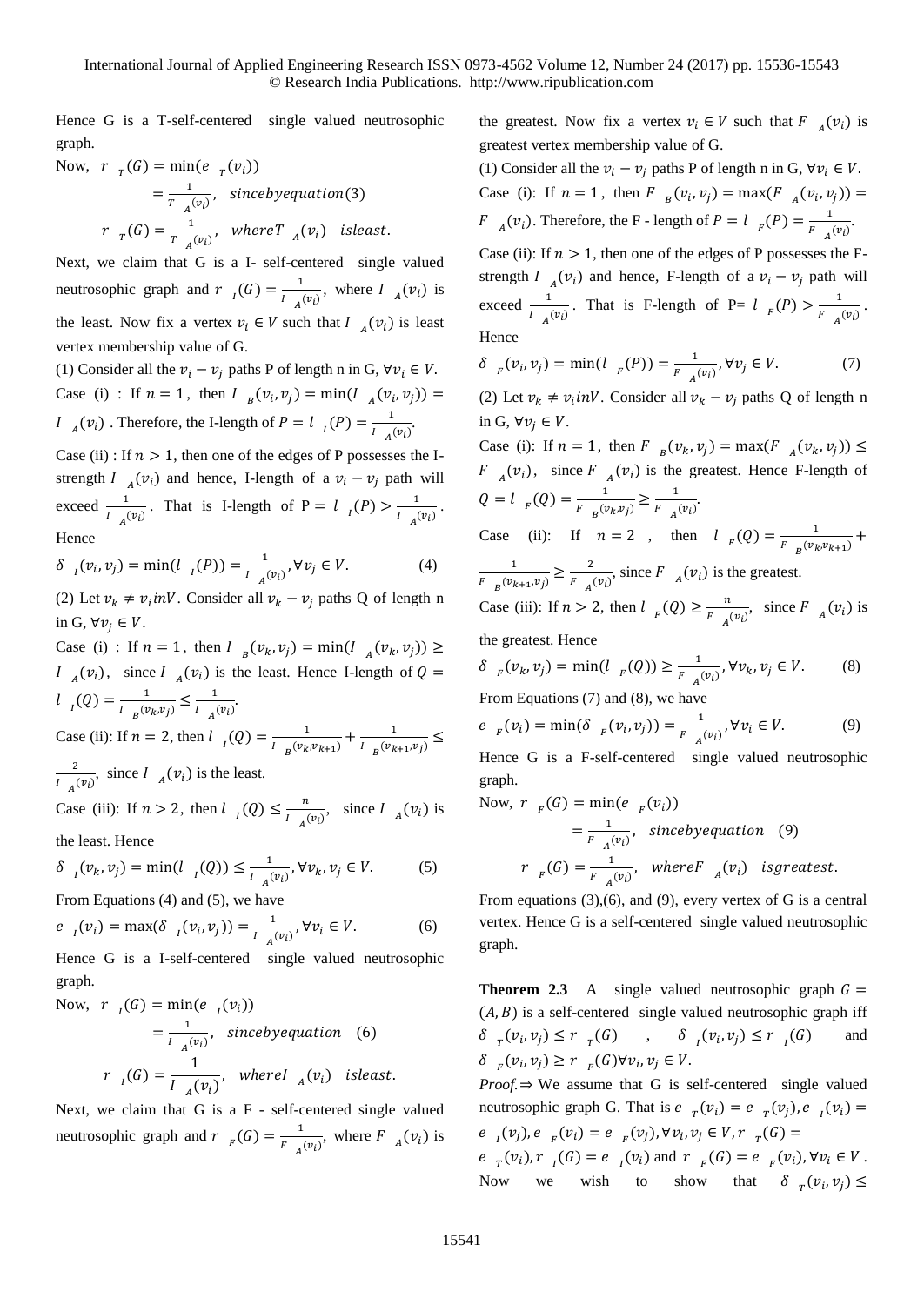$r_{T}(G), \delta_{I}(v_{i}, v_{j}) \leq r_{T}(G)$  and  $\delta_{F}$  $(v_i, v_j) \geq$  $r_{F}(G), \forall v_i, v_j \in V$ . By the definition of eccentricity, we obtain,  $\delta_{\tau}(v_i, v_j) \leq e_{\tau}(v_i), \delta_{\tau}(v_i, v_j) \leq e_{\tau}(v_i)$  and  $\delta_{F}(v_i, v_j) \ge e_{F}(v_i), \forall v_i, v_j \in V.$  When  $e_{T}$  $e_{r}(v_i) =$  $e_{r}(v_{j}), e_{l}(v_{i}) = e_{l}(v_{j}), e_{r}(v_{i}) = e_{r}(v_{j}), \forall v_{i}, v_{j} \in V.$ Since G is self-centered single valued neutrosophic graph, the above inequality becomes  $(v_i, v_j) \leq$  $r_{r}(G), \delta_{l}(v_i, v_j) \leq r_{r}(G)$  and  $\delta_{r}(v_i, v_j) \geq r_{r}(G)$ .  $\Leftarrow$  Assume that  $\delta_{r} (v_i, v_j) \le r_{r} (G), \delta_{r} (v_i, v_j) \le r_{r} (G)$ and  $\delta_{F}(v_i, v_j) \ge r_{F}(G), \forall v_i, v_j \in V$ . Then we have to prove that G is self-centered single valued neutrosophic graph. Suppose that G is not self-centered single valued neutrosophic graph. Then  $(G) = e_{T}(v_i), r_{I}(G) = e_{I}(v_i)$ and  $r_{F}(G) = e_{F}(v_{i})$ , for some  $v_{i} \in V$ . Let us assume that  $e_{r}$  ( $v_i$ ),  $e_{i}$  ( $v_i$ ) and  $e_{r}$  ( $v_i$ ) is the least value among all other eccentricity. That is

 $r_{T}(G) = e_{T}(v_i), r_{I}(G) = e_{I}(v_i)$  and  $r_{F}(G) =$  $e_{F}(v_i)$  $(v_i)$  (10)

Where  $(v_i) < e_{r}(v_j), e_{l}(v_i) < e_{l}(v_j), e_{r}(v_i) <$  $e_{F}(v_{j})$ , for some  $v_{i}, v_{j} \in V$  and

 $\delta_{T}(v_i, v_j) = e_{T}(v_j) > e_{T}(v_i), \delta_{I}(v_i, v_j) = e_{I}(v_j) >$  $e_{l}(v_{i})$  and (11)

 $\delta_{F}(v_i, v_j) = e_{F}(v_j) > e_{F}(v_i)$ , for some  $v_i, v_j \in V$ . Hence from equations (10) and (11), we have  $\delta_{T}(v_i, v_j)$  >  $r_{r}(G), \delta_{l}(v_i, v_j) > r_{l}(G)$  and  $\delta_{r}(v_i, v_j) < r_{r}(G)$ , for some  $v_i, v_j \in V$ , which is a contradiction to the fact that  $\delta_{T}(v_{i}, v_{j}) \leq r_{T}(G), \delta_{I}(v_{i}, v_{j}) \leq r_{T}(G)$  and  $\delta_{F}(v_i, v_j) \ge r_{F}(G), \forall v_i, v_j \in V.$  Hence G is a self-centered single valued neutrosophic graph.

**Theorem 2.4** Let  $G = (A, B)$  be a single valued neutrosophic graph. If the graph G is complete bipartite single valued neutrosophic graph then the complement of G is self-centered single valued neutrosophic graph.

*Proof.* A bipartite single valued neutrosophic graph G is said to be complete, if

$$
T_{B}(v_{i}, v_{j}) = \min (T_{A}(v_{i}), T_{A}(v_{j})),
$$
  
\n
$$
I_{B}(v_{i}, v_{j}) = \min (I_{A}(v_{i}), I_{A}(v_{j})),
$$
  
\n
$$
F_{B}(v_{i}, v_{j}) = \max (F_{A}(v_{i}), F_{A}(v_{j})), \forall v_{i} \in V_{1}, v_{j} \in V_{2}.
$$
  
\nAnd  
\n
$$
T_{B}(v_{i}, v_{j}) = 0,
$$
  
\n
$$
I_{B}(v_{i}, v_{j}) = 0,
$$
  
\n(12)

$$
P_{B}(v_i, v_j) = 0,
$$
  
\n
$$
F_{B}(v_i, v_j) = 0, \forall v_i, v_j \in V_1 \quad (or) \quad v_i, v_j \in V_2
$$
  
\nNow,

$$
\overline{T}_{B}(v_{i}, v_{j}) = \min(T_{A}(v_{i}), T_{A}(v_{j})) - T_{B}(v_{i}, v_{j}) \qquad (13)
$$
  
\n
$$
\overline{I}_{B}(v_{i}, v_{j}) = \min(I_{A}(v_{i}), I_{A}(v_{j})) - I_{B}(v_{i}, v_{j})
$$
  
\n
$$
\overline{F}_{B}(v_{i}, v_{j}) = \max(F_{A}(v_{i}), F_{A}(v_{j})) - F_{B}(v_{i}, v_{j}).
$$
  
\nBy using equation (12)

$$
\overline{T}_{B}(v_i, v_j) = \min(T_{A}(v_i), T_{A}(v_j))
$$
\n(14)

$$
\overline{I}_{B}(v_i, v_j) = \min(I_{A}(v_i), I_{A}(v_j))
$$
\n
$$
\overline{B}_{A}(v_j) = \left(\sum_{i=1}^{n} (v_i - v_j) \right)^{1/2}
$$
\n(15)

$$
F_{B}(v_{i}, v_{j}) = \max (F_{A}(v_{i}), F_{A}(v_{j})),
$$
  
\n
$$
\forall v_{i}, v_{j} \in V_{1} \quad (or) \quad v_{i}, v_{j} \in V_{2}
$$
 (16)

From equations  $(12),(14)$ , the complement of G has two components and each is complete single valued neutrosophic graph, which are self-centered single valued neutrosophic by

Theorem 2.2.Hence the proof.

**Theorem 2.5** Every self-median SVN-graph is a selfcentered SVN-graph.

*Proof.* Let  $G = (A, B)$  be a connected self-median SVN-graph with  $V = \{v_1, v_2, v_3, \ldots, v_n\}.$ By definition,  $s_T(v_1) = s_T(v_2) = s_T(v_3) = \ldots = s_T(v_n),$  $s_I(v_1) = s_I(v_2) = s_I(v_3) = \ldots = s_I(v_n),$  $s_F(v_1) = s_F(v_2) = s_F(v_3) = \ldots = s_F(v_n).$  $\sum_{v_i \in V} \delta_T(v_1, v_i) = \sum_{v_i \in V} \delta_T(v_2, v_i) = \sum_{v_i \in V} \delta_T(v_3, v_i) =$ ≠1 ≠2 ≠3  $\ldots = \sum v_i \in V \delta_T(v_n, v_i),$ ≠  $\sum_{v_i \in V} \delta_I(v_1, v_i) = \sum_{v_i \in V} \delta_I(v_2, v_i) = \sum_{v_i \in V} \delta_I(v_3, v_i) = \ldots =$  $i\neq 1$ ≠2 ≠3  $\sum_{v_i \in V} \delta_l(v_n, v_i),$  $i \neq n$  $\sum_{v_i \in V} \delta_F(v_1, v_i) = \sum_{v_i \in V} \delta_F(v_2, v_i) = \sum_{v_i \in V} \delta_F(v_3, v_i) =$ <br> $\frac{i \neq 1}{\sum_{i \neq 3} v_i}$  $\ldots = \sum_{v_i \in V} \delta_F(v_n, v_i).$ ≠  $\sum_{\substack{v_i\in V\\i\neq 1}}$ 1  $\frac{1}{T_B(v_1, v_i)} = \sum_{\substack{v_i \in V \\ i \neq 2}}$ 1  $\frac{1}{T_B(v_2,v_i)} = \sum_{\substack{v_i \in V \\ i \neq 3}}$ 1  $\frac{1}{T_B(v_3, v_i)} = \ldots =$  $\sum_{\substack{v_i\in V\\i\neq n}}$ 1  $\frac{1}{T_B(v_n,v_i)}$  $\sum_{\substack{v_i\in V\\i\neq 1}}$ 1  $\frac{1}{I_B(v_1,v_i)} = \sum_{\substack{v_i \in V \\ i \neq 2}}$ 1  $\frac{1}{I_B(v_2,v_i)} = \sum_{\substack{v_i \in V \\ i \neq 3}}$ 1  $\frac{1}{I_B(v_3,v_i)} = \ldots =$  $\sum_{\substack{v_i\in V\\i\neq n}}$ 1  $\frac{1}{I_B(v_n, v_i)}$  $\sum_{\substack{v_i\in V\\i\neq 1}}$ 1  $\frac{1}{F_B(v_1,v_i)} = \sum_{\substack{v_i \in V \\ i \neq 2}}$ 1  $\frac{1}{F_B(v_2,v_i)} = \sum_{\substack{v_i \in V \\ i \neq 3}}$ 1  $\frac{1}{F_B(v_3,v_i)} = \ldots =$  $\sum_{\substack{v_i\in V\\i\neq n}}$ 1  $\frac{1}{F_B(v_n, v_i)}$  $max\{\frac{1}{n}$  $\frac{1}{T_B(v_1,v_i)}\} = max\{\frac{1}{T_B(v_i)}\}$  $\frac{1}{T_B(v_2,v_i)}\} = max\{\frac{1}{T_B(v_i)}\}$  $\frac{1}{T_B(v_3,v_i)}\} = \ldots =$  $max\{\frac{1}{n}$  $\frac{1}{T_B(v_n,v_i)}\},\,$  $max\{\frac{1}{1-\epsilon}\}$  $\frac{1}{I_B(v_1,v_i)}\} = max\{\frac{1}{I_B(v_i)}\}$  $\frac{1}{I_B(v_2,v_i)}\} = max\{\frac{1}{I_B(v_i)}\}$  $\frac{1}{I_B(v_3,v_i)}\} = \ldots =$  $max\{\frac{1}{1-\epsilon}\}$  $\frac{1}{I_B(v_n, v_i)}\},\,$